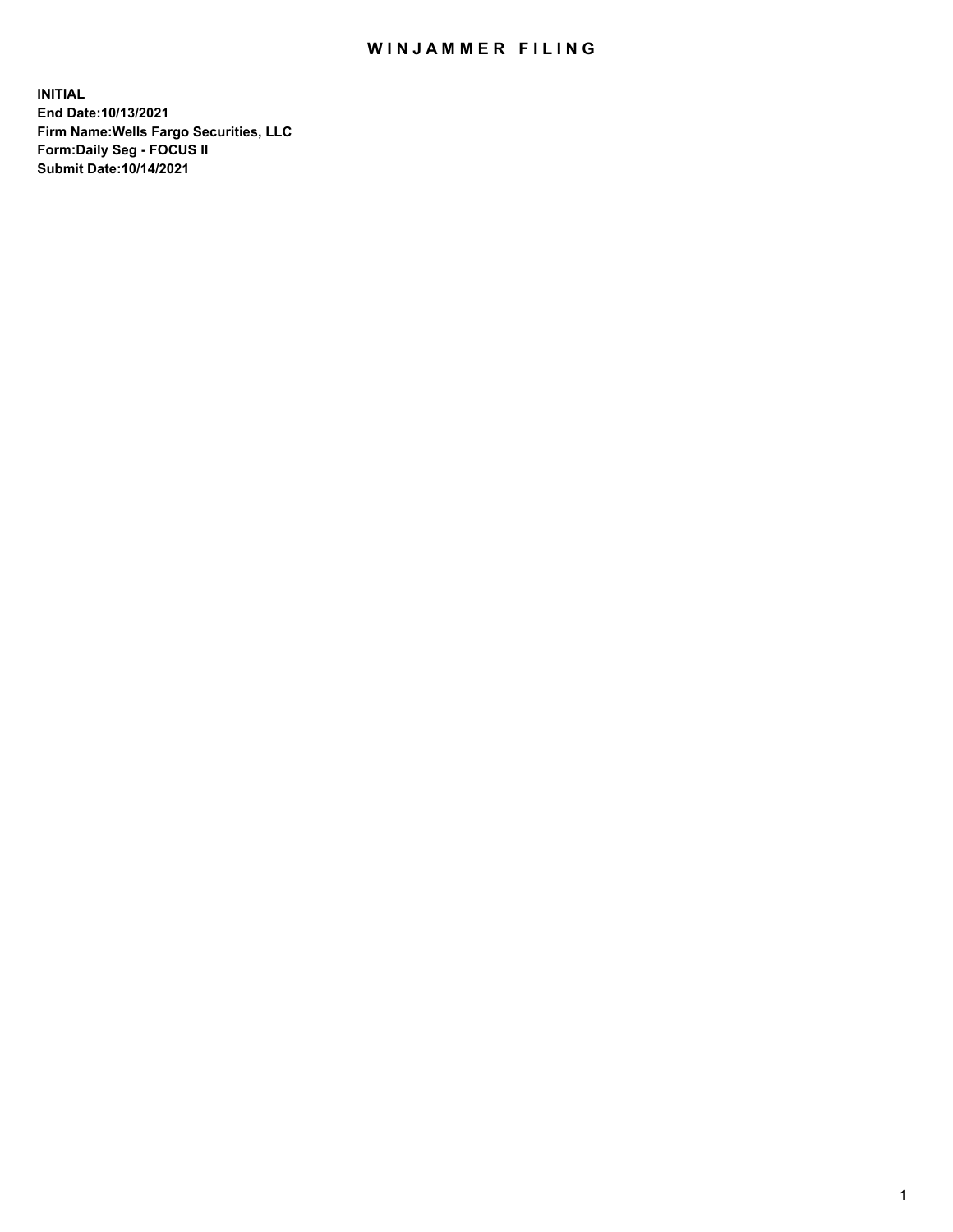**INITIAL End Date:10/13/2021 Firm Name:Wells Fargo Securities, LLC Form:Daily Seg - FOCUS II Submit Date:10/14/2021 Daily Segregation - Cover Page**

| Name of Company                                                                                                                                                                                                                                                                                                               | <b>Wells Fargo Securities LLC</b>                          |
|-------------------------------------------------------------------------------------------------------------------------------------------------------------------------------------------------------------------------------------------------------------------------------------------------------------------------------|------------------------------------------------------------|
| <b>Contact Name</b>                                                                                                                                                                                                                                                                                                           | <b>James Gnall</b>                                         |
| <b>Contact Phone Number</b>                                                                                                                                                                                                                                                                                                   | 917-699-6822                                               |
| <b>Contact Email Address</b>                                                                                                                                                                                                                                                                                                  | james.w.gnall@wellsfargo.com                               |
| FCM's Customer Segregated Funds Residual Interest Target (choose one):<br>a. Minimum dollar amount: ; or<br>b. Minimum percentage of customer segregated funds required:% ; or<br>c. Dollar amount range between: and; or<br>d. Percentage range of customer segregated funds required between:% and%.                        | 125,000,000<br><u>0</u><br>0 <sub>0</sub><br>00            |
| FCM's Customer Secured Amount Funds Residual Interest Target (choose one):<br>a. Minimum dollar amount: ; or<br>b. Minimum percentage of customer secured funds required:%; or<br>c. Dollar amount range between: and; or<br>d. Percentage range of customer secured funds required between: % and %.                         | 35,000,000<br><u>0</u><br>0 <sub>0</sub><br>0 <sub>0</sub> |
| FCM's Cleared Swaps Customer Collateral Residual Interest Target (choose one):<br>a. Minimum dollar amount: ; or<br>b. Minimum percentage of cleared swaps customer collateral required:%; or<br>c. Dollar amount range between: and; or<br>d. Percentage range of cleared swaps customer collateral required between:% and%. | 360,000,000<br><u>0</u><br>00<br>00                        |

Attach supporting documents CH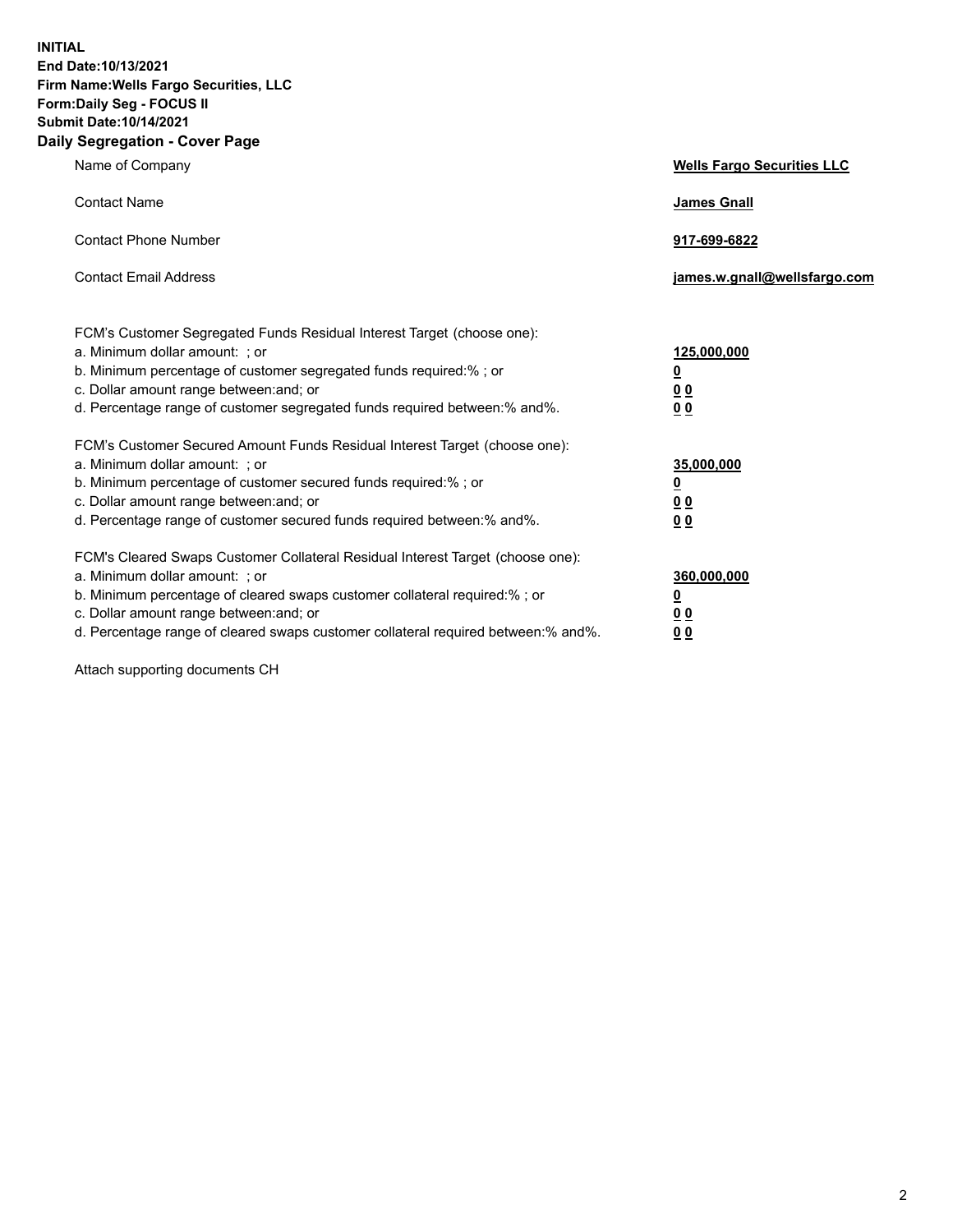## **INITIAL End Date:10/13/2021 Firm Name:Wells Fargo Securities, LLC Form:Daily Seg - FOCUS II Submit Date:10/14/2021**

## **Daily Segregation - Secured Amounts**

|     | Foreign Futures and Foreign Options Secured Amounts                                         |                                    |
|-----|---------------------------------------------------------------------------------------------|------------------------------------|
|     | Amount required to be set aside pursuant to law, rule or regulation of a foreign            | $0$ [7305]                         |
|     | government or a rule of a self-regulatory organization authorized thereunder                |                                    |
| 1.  | Net ledger balance - Foreign Futures and Foreign Option Trading - All Customers             |                                    |
|     | A. Cash                                                                                     | 351,942,366 [7315]                 |
|     | B. Securities (at market)                                                                   | 207,782,900 [7317]                 |
| 2.  | Net unrealized profit (loss) in open futures contracts traded on a foreign board of trade   | 39,472,389 [7325]                  |
| 3.  | Exchange traded options                                                                     |                                    |
|     | a. Market value of open option contracts purchased on a foreign board of trade              | 1,022,407 [7335]                   |
|     | b. Market value of open contracts granted (sold) on a foreign board of trade                | -244,363 [7337]                    |
| 4.  | Net equity (deficit) (add lines 1. 2. and 3.)                                               | 599,975,699 [7345]                 |
| 5.  | Account liquidating to a deficit and account with a debit balances - gross amount           | 2,691,724 [7351]                   |
|     | Less: amount offset by customer owned securities                                            | -2,689,818 [7352] 1,906 [7354]     |
| 6.  | Amount required to be set aside as the secured amount - Net Liquidating Equity              | 599,977,605 [7355]                 |
|     | Method (add lines 4 and 5)                                                                  |                                    |
| 7.  | Greater of amount required to be set aside pursuant to foreign jurisdiction (above) or line | 599,977,605 [7360]                 |
|     | 6.                                                                                          |                                    |
|     | FUNDS DEPOSITED IN SEPARATE REGULATION 30.7 ACCOUNTS                                        |                                    |
| 1.  | Cash in banks                                                                               |                                    |
|     | A. Banks located in the United States                                                       | 179,561,448 [7500]                 |
|     | B. Other banks qualified under Regulation 30.7                                              | 14,137,731 [7520] 193,699,179      |
|     |                                                                                             | [7530]                             |
| 2.  | <b>Securities</b>                                                                           |                                    |
|     | A. In safekeeping with banks located in the United States                                   | 136,776,912 [7540]                 |
|     | B. In safekeeping with other banks qualified under Regulation 30.7                          | 0 [7560] 136,776,912 [7570]        |
| 3.  | Equities with registered futures commission merchants                                       |                                    |
|     | A. Cash                                                                                     | <b>-9,197,543</b> [7580]           |
|     | <b>B.</b> Securities                                                                        | 91,017,970 [7590]                  |
|     | C. Unrealized gain (loss) on open futures contracts                                         | 34,986,796 [7600]                  |
|     | D. Value of long option contracts                                                           | 1,022,407 [7610]                   |
|     | E. Value of short option contracts                                                          | -244,363 [7615] 117,585,267 [7620] |
| 4.  | Amounts held by clearing organizations of foreign boards of trade                           |                                    |
|     | A. Cash                                                                                     | $0$ [7640]                         |
|     | <b>B.</b> Securities                                                                        | $0$ [7650]                         |
|     | C. Amount due to (from) clearing organization - daily variation                             | $0$ [7660]                         |
|     | D. Value of long option contracts                                                           | $0$ [7670]                         |
|     | E. Value of short option contracts                                                          | 0 [7675] 0 [7680]                  |
| 5.  | Amounts held by members of foreign boards of trade                                          |                                    |
|     | A. Cash                                                                                     | 60,377,396 [7700]                  |
|     | <b>B.</b> Securities                                                                        | 200,100,189 [7710]                 |
|     | C. Unrealized gain (loss) on open futures contracts                                         | -17,939,761 [7720]                 |
|     | D. Value of long option contracts                                                           | $0$ [7730]                         |
|     | E. Value of short option contracts                                                          | 0 [7735] 242,537,824 [7740]        |
| 6.  | Amounts with other depositories designated by a foreign board of trade                      | $0$ [7760]                         |
| 7.  | Segregated funds on hand                                                                    | $0$ [7765]                         |
| 8.  | Total funds in separate section 30.7 accounts                                               | 690,599,182 [7770]                 |
| 9.  | Excess (deficiency) Set Aside for Secured Amount (subtract line 7 Secured Statement         | 90,621,577 [7380]                  |
|     | Page 1 from Line 8)                                                                         |                                    |
| 10. | Management Target Amount for Excess funds in separate section 30.7 accounts                 | 35,000,000 [7780]                  |

11. Excess (deficiency) funds in separate 30.7 accounts over (under) Management Target **55,621,577** [7785]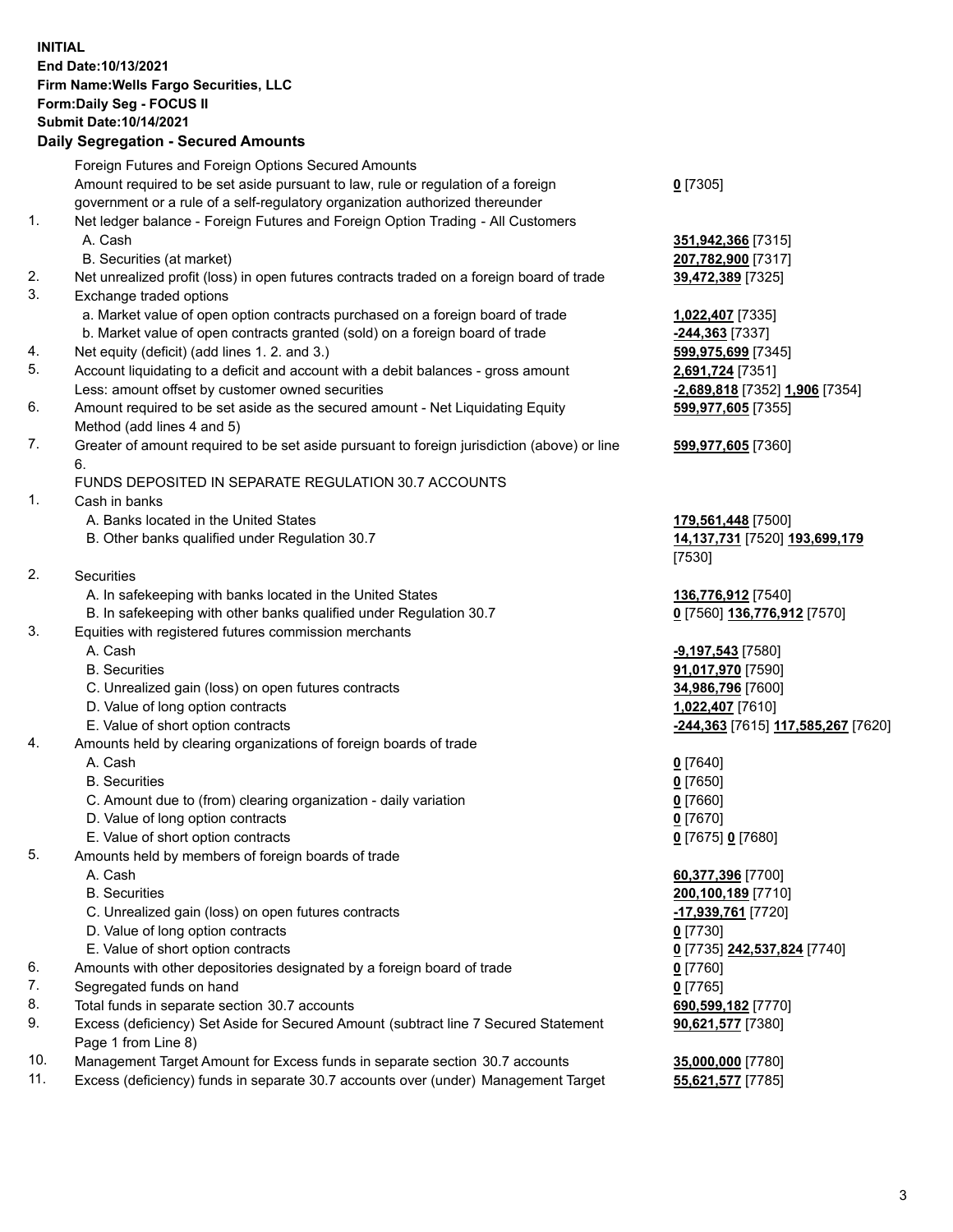**INITIAL End Date:10/13/2021 Firm Name:Wells Fargo Securities, LLC Form:Daily Seg - FOCUS II Submit Date:10/14/2021 Daily Segregation - Segregation Statement** SEGREGATION REQUIREMENTS(Section 4d(2) of the CEAct) 1. Net ledger balance A. Cash **3,666,461,797** [7010] B. Securities (at market) **1,784,341,596** [7020] 2. Net unrealized profit (loss) in open futures contracts traded on a contract market **-203,206,473** [7030] 3. Exchange traded options A. Add market value of open option contracts purchased on a contract market **2,532,771,502** [7032] B. Deduct market value of open option contracts granted (sold) on a contract market **-2,460,939,514** [7033] 4. Net equity (deficit) (add lines 1, 2 and 3) **5,319,428,908** [7040] 5. Accounts liquidating to a deficit and accounts with debit balances - gross amount **114,989,979** [7045] Less: amount offset by customer securities **-114,893,726** [7047] **96,253** [7050] 6. Amount required to be segregated (add lines 4 and 5) **5,319,525,161** [7060] FUNDS IN SEGREGATED ACCOUNTS 7. Deposited in segregated funds bank accounts A. Cash **179,526,096** [7070] B. Securities representing investments of customers' funds (at market) **615,281,583** [7080] C. Securities held for particular customers or option customers in lieu of cash (at market) **224,855,842** [7090] 8. Margins on deposit with derivatives clearing organizations of contract markets A. Cash **2,844,161,825** [7100] B. Securities representing investments of customers' funds (at market) **364,582,769** [7110] C. Securities held for particular customers or option customers in lieu of cash (at market) **1,559,485,754** [7120] 9. Net settlement from (to) derivatives clearing organizations of contract markets **-31,944,645** [7130] 10. Exchange traded options A. Value of open long option contracts **2,532,771,502** [7132] B. Value of open short option contracts **-2,460,939,514** [7133] 11. Net equities with other FCMs A. Net liquidating equity **0** [7140] B. Securities representing investments of customers' funds (at market) **0** [7160] C. Securities held for particular customers or option customers in lieu of cash (at market) **0** [7170] 12. Segregated funds on hand **0** [7150] 13. Total amount in segregation (add lines 7 through 12) **5,827,781,212** [7180]

- 14. Excess (deficiency) funds in segregation (subtract line 6 from line 13) **508,256,051** [7190]
- 15. Management Target Amount for Excess funds in segregation **125,000,000** [7194]
- 16. Excess (deficiency) funds in segregation over (under) Management Target Amount Excess

**383,256,051** [7198]